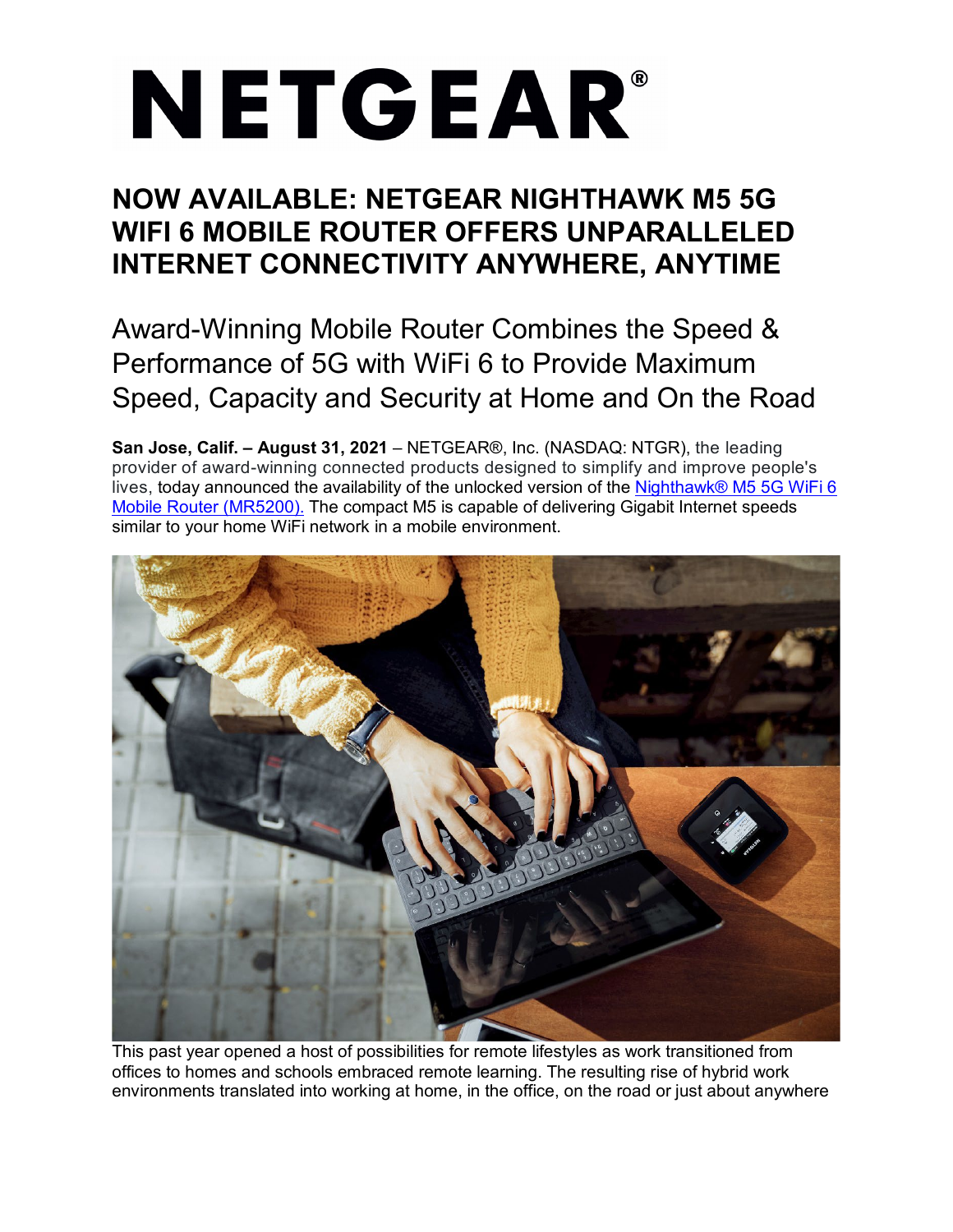else. Here to stay, this new, mobile lifestyle underscores the need for speedy, reliable and secure access to the Internet from wherever you are. Combining the fast Internet speeds and low latency of 5G and capacity to handle multiple devices with WiFi 6, NETGEAR's new Nighthawk M5 Mobile Router helps you work effectively, stay connected with friends and family or enjoy immersive entertainment wherever you go. Whether you're video conferencing, gaming or streaming, you'll remain confidently and securely connected at home and on the move. And, with the capacity for up to 32 devices, the M5 router ensures quality access for everyone in your family at once.

With 5G connectivity, the Nighthawk M5 router ensures more bandwidth and reduced lag for uninterrupted, seamless and secure high-speed Internet. Perfect for university students or those working or playing while travelling by RV, hotel hopping or planning longer-term getaways, the M5 paves the way for the new normal with Gigabit Internet speeds wherever, whenever. Mobile workforces also require secure access when remote, but as mentioned by the National Security [Agency,](https://media.defense.gov/2021/Jul/29/2002815141/-1/-1/0/CSI_SECURING_WIRELESS_DEVICES_IN_PUBLIC.PDF) public WiFi, though convenient, is not configured securely and using these networks may make user's data and devices more vulnerable to compromise. The Nighthawk M5 router provides a secure, reliable and personal WiFi connection for use anywhere, including at home where the mobile router can be used to enhance an existing network or act as a failover if wired Internet service is interrupted.

"The new Nighthawk M5 combines 5G and WiFi 6 to deliver faster speeds, better coverage and more secure mobile access than currently available solutions, which is critical at a time when the world continues to work, learn and play remotely," said David Henry, president & GM of Connected Home Products and Services at NETGEAR. "The benefits of an unlocked mobile router like the Nighthawk M5 will help improve the way we all connect to the Internet, wherever we are."

### **Mobile Router Versus Mobile Phone Hotspot**

While most phone carriers allow hotspot capability on the mobile phone that can provide a WiFi network for other devices to connect to, using your phone as a hotspot isn't worth it for most remote workers. Using a mobile phone hotspot drains your smartphone's battery life, provides access to only a limited number of devices, ties up your phone and uses up your data from your mobile plan. Also, your phone performance could be sluggish as you share your bandwidth with other connected devices. The M5 mobile router not only provides better performance, it conveys the benefits of 5G even if your phone or tablet is not already 5G-enabled.

### **5G at Home**

The Nighthawk M5 is one of the only in its class to offer a 1Gbps Ethernet port which can be used to connect to your home WiFi mesh system, such as NETGEAR Orbi WiFi 6, to provide gigabit speed throughout your home. This is especially useful in rural communities or places with poor or unreliable broadband options. It can also be set up as a reliable backup if a wired Internet connection is interrupted or unavailable. The router includes a long-lasting lithium-ion battery, which is removable when used in a stationary location such as a home or office.

### **The mobile router provides:**

- **Incredible Speed:** 5G delivers blazing-fast speeds so you can stream, browse, download, and more without slowdown.
- **WiFi 6 Technology:** With increased capacity, enjoy faster speeds for simultaneous high-end video streaming on up to 32 WiFi devices.